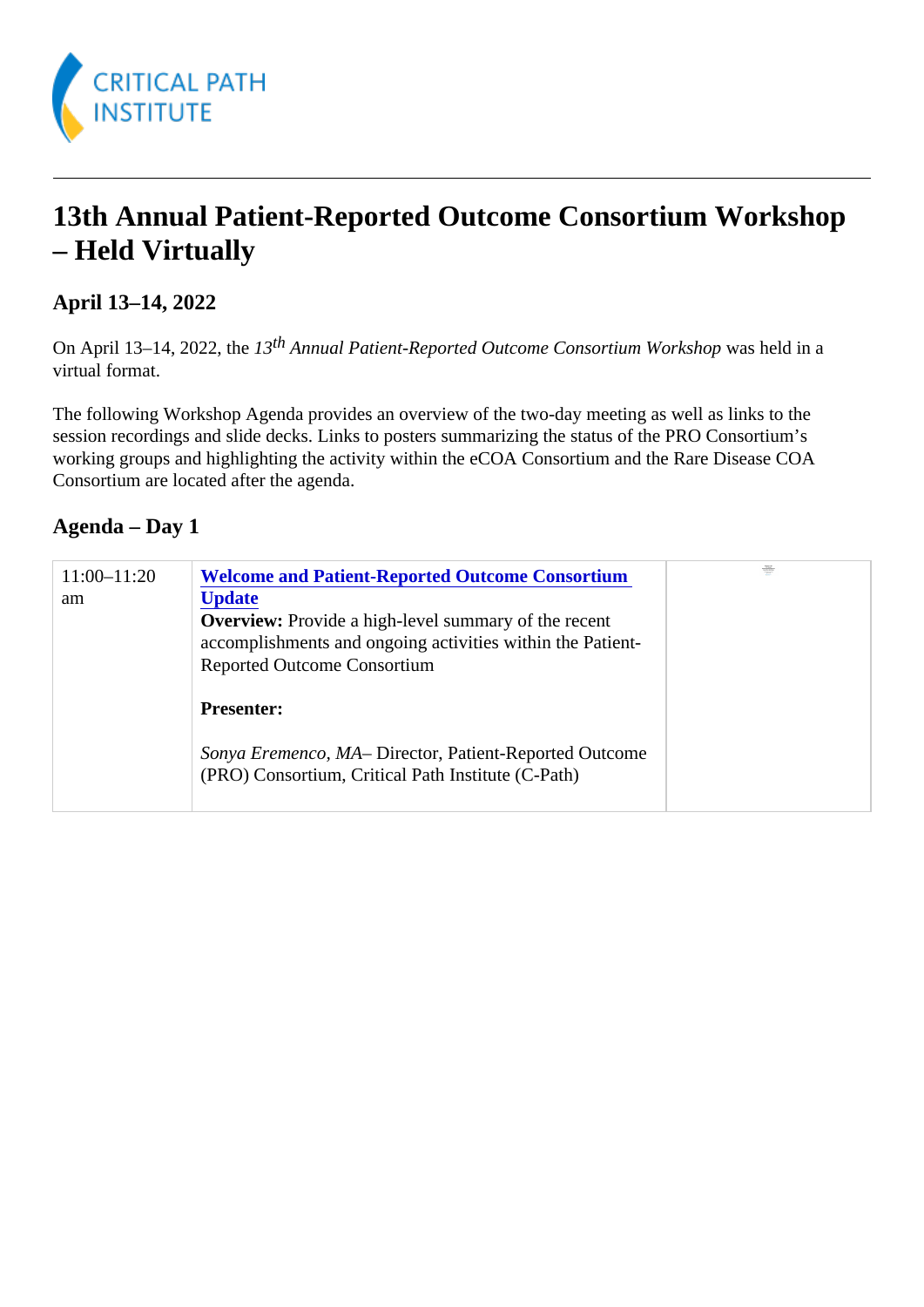| 11:20-12:30<br>pm | Session 1: FDA Update<br>Overview: Provide an update on FDA's Clinical Outcome<br>Assessment Qualification Program and other FDA initiatives<br>Moderator:<br>Michelle Campbell, PhD Senior Clinical Analyst for<br>Stakeholder Engagement and Clinical Outcomes, Office of<br>Neuroscience (ON), Office of New Drugs (OND), Center<br>for Drug Evaluation and Research (CDER), U.S. Food and<br>Drug Administration (FDA)<br>Presenters:<br>Robyn Bent, RN, MSDirector, Patient Focused Drug<br>Development Program, CDER, FDA<br>Selena Daniels, PharmD, PhDGlinical Outcome<br>Assessment Team Leader, Division of Clinical Outcome<br>Assessment, FDA<br>Laura Lee Johnson, PhDDirector, Division of Biometrics<br>III, Office of Biostatistics, Office of Translational Sciences,<br>CDER, FDA<br>David S. Reasner, PhDDivision Director, Division of<br>Clinical Outcome Assessment, ODES, OND, CDER, FDA<br>Q & A |  |
|-------------------|--------------------------------------------------------------------------------------------------------------------------------------------------------------------------------------------------------------------------------------------------------------------------------------------------------------------------------------------------------------------------------------------------------------------------------------------------------------------------------------------------------------------------------------------------------------------------------------------------------------------------------------------------------------------------------------------------------------------------------------------------------------------------------------------------------------------------------------------------------------------------------------------------------------------------|--|
| 12:30-12:50<br>pm | Break $-20$ min                                                                                                                                                                                                                                                                                                                                                                                                                                                                                                                                                                                                                                                                                                                                                                                                                                                                                                          |  |
|                   |                                                                                                                                                                                                                                                                                                                                                                                                                                                                                                                                                                                                                                                                                                                                                                                                                                                                                                                          |  |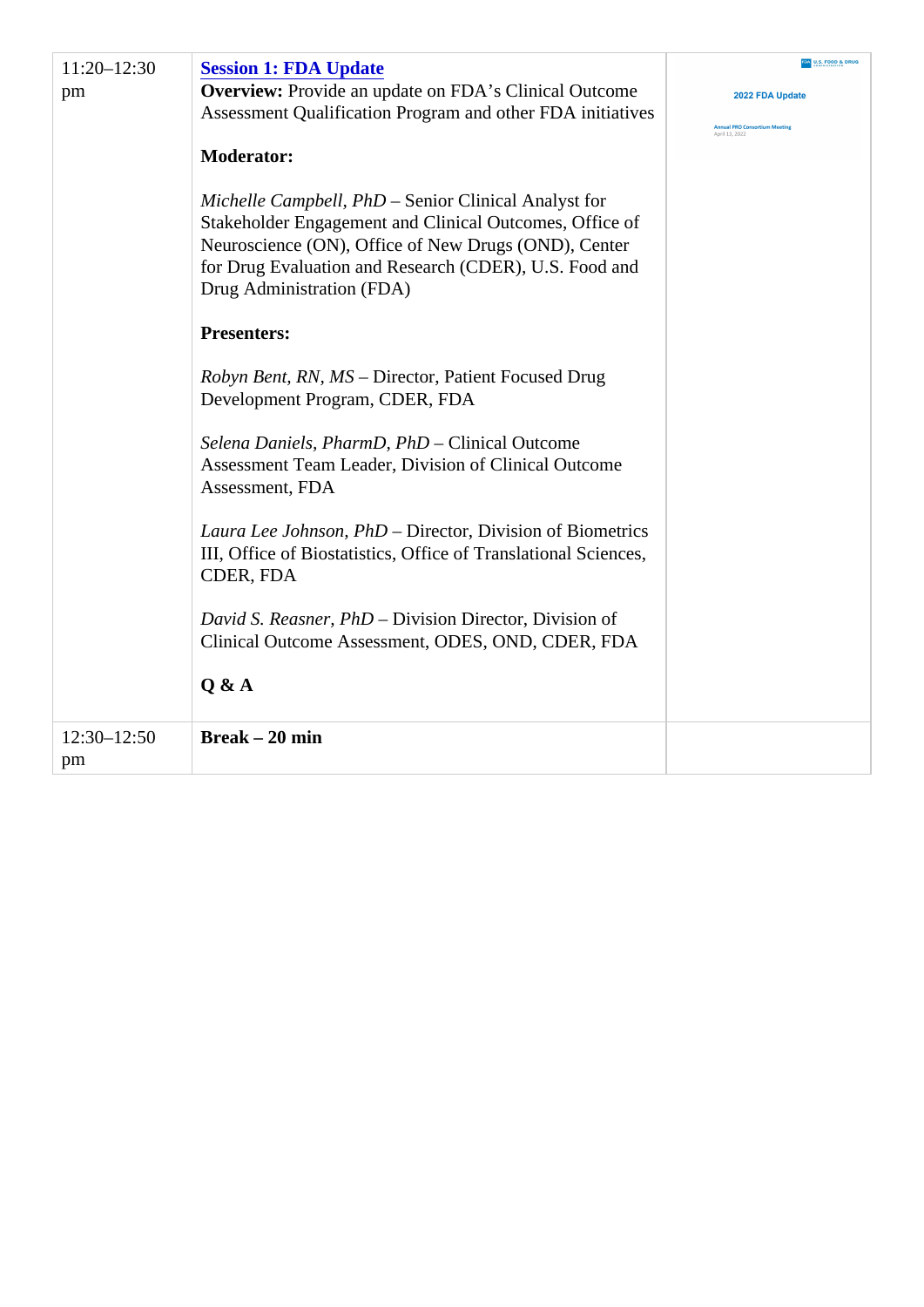| 12:50-2:20pm | Session 2: Advancing the Use and Interpretation of<br><b>Meaningful Within-Person Change Thresholds</b><br>Overview: Examine three examples that advance the use of<br>meaningful within-person change thresholds<br>Moderator:<br>Rebecca M. Speck, PhD, MPHCHinical Outcome<br>Assessment Scientist, Clinical Outcome Assessment<br>Program, C-Path<br>Presenters:<br>Carla Mamolo, PhD -Director, Health Economics &<br>Outcomes Research, Pfizer, Inc.<br>Johannes Giesinger, PhDAssistant Professor, Medical<br>University of Innsbruck<br>Margaret Vernon, PhD - Senior Vice President, General<br>Manager, Evidera, Inc.<br>Josephine Norquist, MSExecutive Director, Patient-<br>Centered Endpoints & Strategy Lead, Merck & Co., Inc.<br>Panelists:<br>Selena Daniels, PharmD, PhDGiinical Outcome<br>Assessment Team Leader, Division of Clinical Outcome<br>Assessment, FDA<br>Lili Garrard, PhD-Lead Mathematical Statistician,<br>Division of Biometrics III, Office of Biostatistics, Office of<br>Translational Sciences, CDER, FDA<br>Q & A |  |
|--------------|-------------------------------------------------------------------------------------------------------------------------------------------------------------------------------------------------------------------------------------------------------------------------------------------------------------------------------------------------------------------------------------------------------------------------------------------------------------------------------------------------------------------------------------------------------------------------------------------------------------------------------------------------------------------------------------------------------------------------------------------------------------------------------------------------------------------------------------------------------------------------------------------------------------------------------------------------------------------------------------------------------------------------------------------------------------|--|
| 2:20-2:30 pm | Day 1 Wrap Up                                                                                                                                                                                                                                                                                                                                                                                                                                                                                                                                                                                                                                                                                                                                                                                                                                                                                                                                                                                                                                               |  |
|              |                                                                                                                                                                                                                                                                                                                                                                                                                                                                                                                                                                                                                                                                                                                                                                                                                                                                                                                                                                                                                                                             |  |

## Agenda – Day 2

| 11:00-11:20<br>am | eCOA: Getting Better Together Initiative Update<br>Overview: Provide a brief update on the eCOA: Getting<br>Better Together Initiative, an ongoing collaboration between<br>the PRO Consortium and eCOA Consortium |  |
|-------------------|--------------------------------------------------------------------------------------------------------------------------------------------------------------------------------------------------------------------|--|
|                   | Presenter:                                                                                                                                                                                                         |  |
|                   | Scottie Kern, BSc (Hons) Executive Director, Electronic<br>Clinical Outcome Assessment (eCOA) Consortium, C-Path                                                                                                   |  |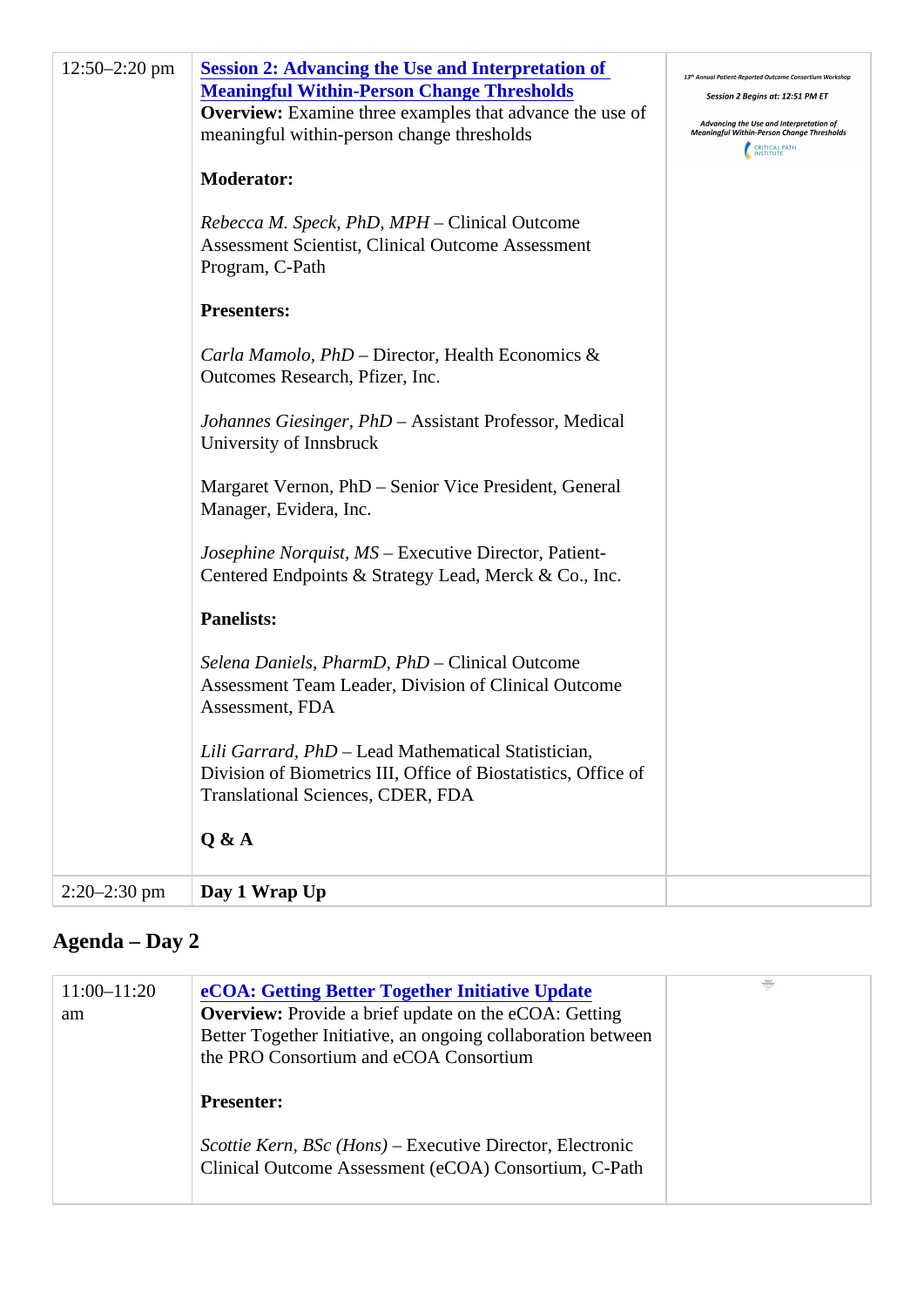| 11:20-12:50<br>pm | Session 3: Using Digital Health Technology to Measure<br><b>What Matters</b><br>Overview: Discuss how digital health technology can be<br>used to measure what is important<br>Moderator:<br>Maria Mattera, MPH- Scientific Director, PRO<br>Consortium, C-Path<br>Presenters:<br>Maria Mattera, MPH- Scientific Director, PRO<br>Consortium, C-Path<br>Rebecca M. Speck, PhD, MPHCHinical Outcome<br>Assessment Scientist, Clinical Outcome Assessment<br>Program, C-Path<br>Kai Langel – Senior Director, Strategy and Innovation,<br>Global Regulatory Policy and Intelligence, Janssen<br>Jessie P. Bakker, PhD, ME xecutive Vice President of<br>Medical Affairs, Signifier Medical Technologies (presenting<br>on behalf of the Digital Medicine Society)<br>Panelists:<br>Michelle Campbell, PhD Senior Clinical Analyst for<br>Stakeholder Engagement and Clinical Outcomes, ON,<br>OND, CDER, FDA<br>Anindita Saha, BSE Assistant Director, Digital Center of<br>Excellence, Center for Devices and Radiological Health,<br><b>FDA</b><br>Q & A |  |
|-------------------|----------------------------------------------------------------------------------------------------------------------------------------------------------------------------------------------------------------------------------------------------------------------------------------------------------------------------------------------------------------------------------------------------------------------------------------------------------------------------------------------------------------------------------------------------------------------------------------------------------------------------------------------------------------------------------------------------------------------------------------------------------------------------------------------------------------------------------------------------------------------------------------------------------------------------------------------------------------------------------------------------------------------------------------------------------|--|
| 12:50-1:00pm      | <b>Workshop Wrap Up</b>                                                                                                                                                                                                                                                                                                                                                                                                                                                                                                                                                                                                                                                                                                                                                                                                                                                                                                                                                                                                                                  |  |

Posters summarizing the status of the PRO Consortium's working groups and highlighting the activity within the eCOA Consortium and the Rare Disease COA Consortium are available below:

| <b>Posters</b> |
|----------------|
|----------------|